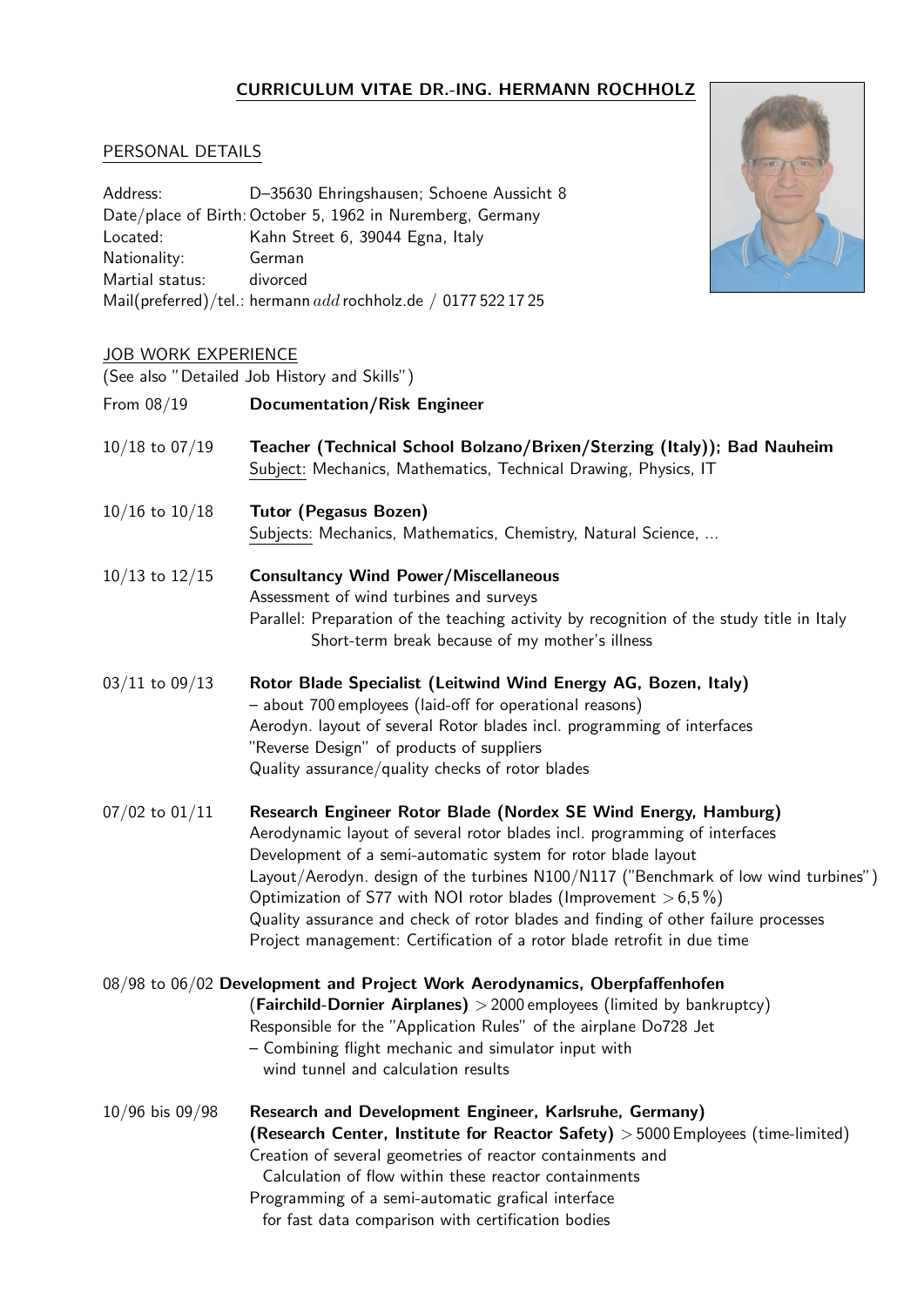| 08/94 bis 09/96                                                       | Projekt Engineer (DASA Ottobrunn) (limited in time)<br>1) Pre-development of hypersonic orbiters in the "FESTIP"-Program<br>2) Calculation of the flow within an inlet of a turbine in transonic flow                                                                                                                                                                          |  |
|-----------------------------------------------------------------------|--------------------------------------------------------------------------------------------------------------------------------------------------------------------------------------------------------------------------------------------------------------------------------------------------------------------------------------------------------------------------------|--|
| August 1994                                                           | PhD Graduation, TU Munich, Institute of Fluid Mechanics<br>Title: Eulerian solutions for the Separation of Carrier/Orbiter-Systems<br>during the separation process in hypersonic flow (CFD)                                                                                                                                                                                   |  |
| 1988 to 1993                                                          | Scientific Assistant, TU Munich, Institute of Fluid Mechanics<br>(limited in time)<br>Tasks/Successes:<br>- Work on several research projects in different topics<br>- Complete institute work incl. mentoring students during diploma thesis                                                                                                                                  |  |
| <b>STUDY</b>                                                          |                                                                                                                                                                                                                                                                                                                                                                                |  |
| 1982 to 1988                                                          | Technical University Munich: Base study: Mechanical engineering<br>Main study: Aerospace Engineering<br>Industrial practice $(1/2 \text{ year})$ : Training workshop, tool design and construction,<br>ropery, grinding machines, foundry, plastics processing tools, quality assurance.<br>Student job: Company of steel constructions (mounting of stairs with welding etc.) |  |
| 1981 to 1982                                                          | Military service                                                                                                                                                                                                                                                                                                                                                               |  |
| <b>SCHOOL</b>                                                         |                                                                                                                                                                                                                                                                                                                                                                                |  |
| 1968 to 1981                                                          | Gesamtschule Ehringshausen, followed by Gymnasiale Oberstufe Wetzlar<br>Focus: Physics and chemistry                                                                                                                                                                                                                                                                           |  |
| COMPUTER-KNOWLEDGE                                                    |                                                                                                                                                                                                                                                                                                                                                                                |  |
| Applications:                                                         | Operating Systems: Windows, several Unices, sys-admin Cray J90<br>Programming Skills: Fortran, Matlab-clone (Scilab), Shell skripts. Basics: Python, Delphi.<br>CFD-Methods, grid generators, Microsoft-applications,<br>visualisation software (Tecplot), singularity methods<br>Basic knowlege CFX, Freecad, Pro-Engineer, CATIA.                                            |  |
| <b>FURTHER TOPICS</b>                                                 |                                                                                                                                                                                                                                                                                                                                                                                |  |
| Language Skills                                                       | German:<br>First Language<br>English:<br>Fluent - very good<br>Better than basic knowledge<br>Italian:                                                                                                                                                                                                                                                                         |  |
| <b>Further Training</b><br>Abilities:<br>Patents:                     | Autocad, Pro-E, several teamwork/conflict-/self-management/QA workshops<br>Further Knowledge: Plastics processing (mainly fiber reinforced), Mould building, Glues<br>Technically very skilled, systems analyst, broad basic knowledge<br>Wind turbine control, aerod. power optimizing, fiber application, nacelle design,                                                    |  |
| <b>HOBBIES AND INTERESTS</b>                                          |                                                                                                                                                                                                                                                                                                                                                                                |  |
| Sports (MTB, Skiing, Hiking,), DIY, Industrial design, (LED)-lighting |                                                                                                                                                                                                                                                                                                                                                                                |  |

Hermann Rochholz D – Ehringshausen, March 18, 2020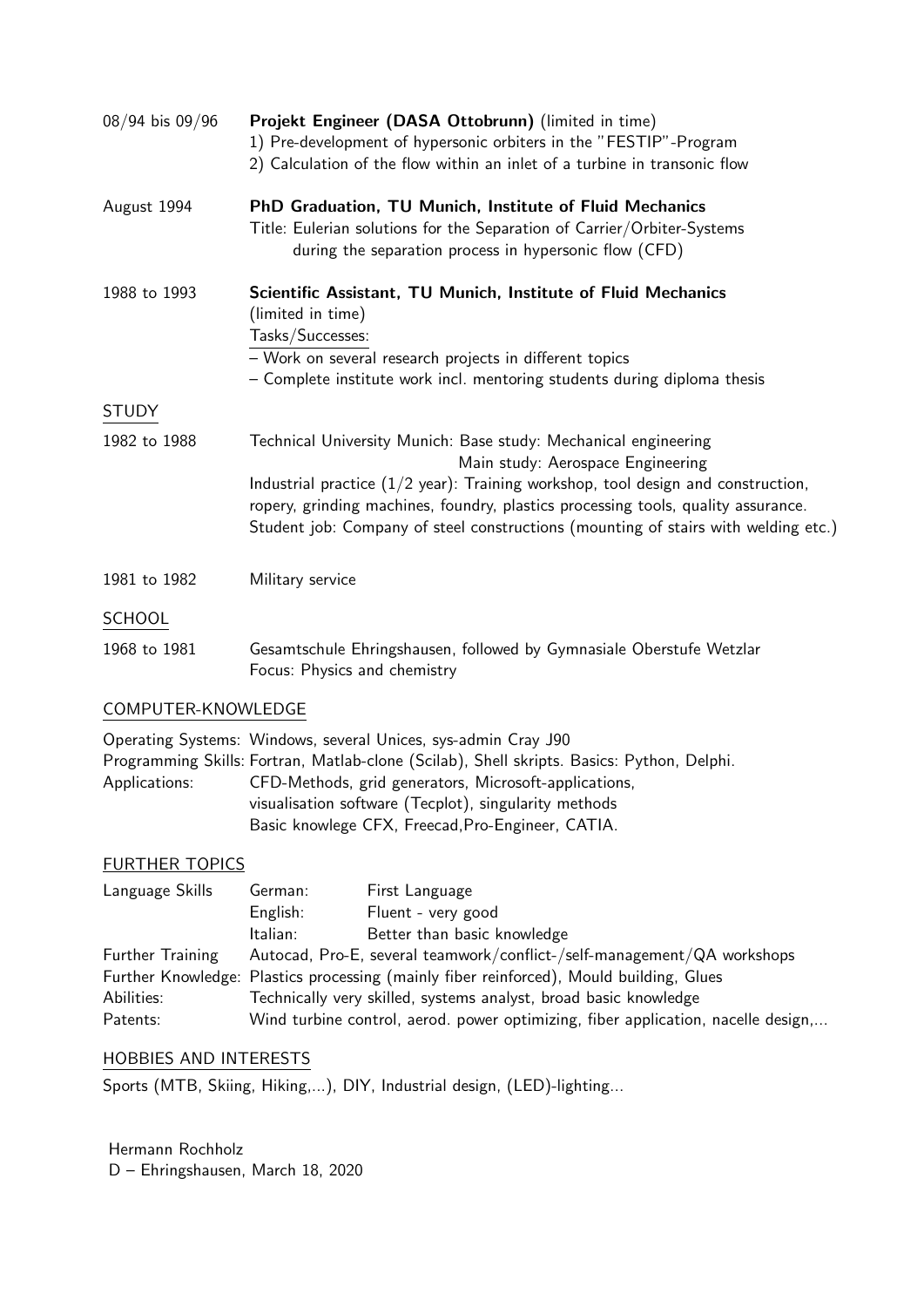## Detailed Job History and Skills

The engineering study at the Technical University of Munich consists of two parts: The first one is a classical study af mechanical engineering. In the second part, the main study, I focused on aircraft technology and within that in fluid mechanics.

Before I was employed at the **Institute of Fluid Mechanics** at the TUM, I did there my last student work at the wind tunnel and via this institute my diploma thesis at MTU. At the institute I held practical courses for students and was involved in the institute work. After finishing a research project dealing with unsteady aerodynamics I became the person in charge for the Special Hypersonic Research Project 255. My work was mainly flow simulation with self-programmed CFD-methods and grid generators. These programs were used later during the successful progress of the research project and for companies like DASA and Grob Aircraft Industries. This was followed by project work at the DASA, where I calculated an unsteady flow phenomenon within a jet engine inlet. Then I worked at "FESTIP" in an international team preprojecting a space transportation system and coordinating European subcontractors.

After that I changed to the Research Center FZK in Karlsruhe. There I calculated flows and combustion in nuclear power plants and coordinated the results with the certification authority.

After all these time-limited jobs I was employed by Fairchild-Dornier, where I was the interface between aerodynamics and flight mechanics. I made and evaluated wind tunnel tests and provided the results for the flight mechanic dataset and the simulator dataset of the Do 728 airplane.

During the insolvency I changed to the wind turbine manufacturer **Nordex AG**. My main task there was the aerodynamic design of rotor blades for 4 years. I got the possibility to generate the aerodynamics of the first complete inhouse-built rotor blade (2.5 MW nominal power). After that I had to design the aerodynamics of the 117 m low-wind machine. To keep loads and torque in limits I had to limit the machine to 2.4 MW. My tasks were in detail:

- Creation of a program to generate the surface of the rotorblade providing all relevant interfaces to CAD, load calculation and structural layout.
- Rotor blade development.
- Evaluation and modification of wind tunnel polars for 3-D-purpose.
- Optimizing of rotor blade performance.
- Coordination with the gearbox responsible, structural mechanic people and load calculators.
- Project Management of the certification of a rotor blade retrofit ("Airpac-retrofit"). This included the definition and management of specific material testing, detection of the correct structure of the rotor blade, planning and implementation of a rotor blade test, retrofit a CFRP shaft, supplier evaluation of producers and technical support to the installation of patented blade damper, introduction of a new vibration sensor and finally the coordination with structural mechanics, load calculators and certification authorities. In parallel, a weekly documentation of the progress to the board was made. This project was completed in due time (6 months).

Before I was fully involved in rotor blade development (this was made by external consultants before) my tasks were as following:

- All "classical" tasks of an engineer (creation/checking of technical drawings and drafts, ...).
- Writing of work instructions and testing them before.
- Quality-check of rotor blade moulds and rotor blades of all manufacturers.
- Writing many specifications and checklists for quality assurance.